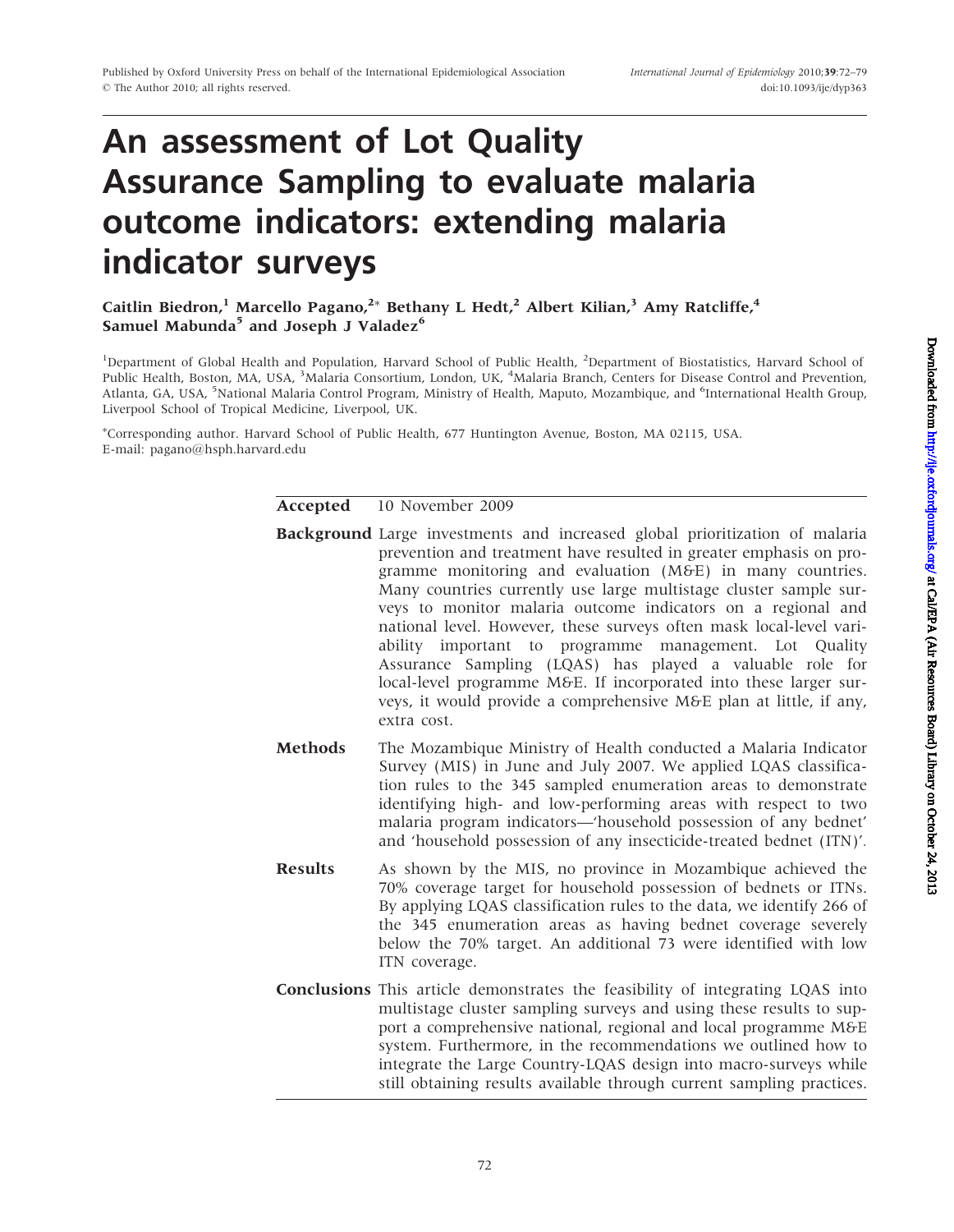## **Introduction**

The burden of malaria has led to a massive international effort to increase prevention and treatment measures. The past 10 years have brought important advances in malaria research, as well as increases in funding by bilateral and international organizations to support malaria control.<sup>1</sup> This support has aided endemic countries to increase coverage with malaria interventions, including insecticide-treated bednet (ITN) distribution, indoor residual spraying, intermittent preventive treatment of pregnant women and treatment with effective antimalarial drugs.<sup>2</sup> The scale-up has led to greater emphasis on improving national monitoring and evaluation (M&E) systems for malaria programmes.<sup>3</sup> Multistage cluster sample surveys such as the Demographic and Health Survey (DHS) and Malaria Indicator Survey (MIS) provide current estimates for malaria outcome and impact indicators at the national and regional level. $4.5$ However, the complexity, cost and time needed for the execution of these surveys preclude their frequent use to monitor malaria control programmes.<sup>6</sup>

Frequent assessments of programme outcomes at a decentralized or sub-national level would permit programme managers to use results-based information when bringing programmes to scale, as well as to satisfy donor reporting requirements. Failure to monitor outcomes on a regular basis at a decentralized level can hide programme inadequacies and inequities, delay necessary action to improve effectiveness and lead to missed opportunities to improve programmes.<sup>6</sup> As countries scale-up coverage of key malaria interventions, sub-national monitoring is essential for resource allocation and priority setting. Managers need local-level information to effectively steer and guide their programmes so they are responsive to local conditions.

Complementary methods are available to regularly monitor outcomes of malaria control programmes. Lot Quality Assurance Sampling (LQAS) is one such method that has been used to classify geographical and health programme areas based on whether a specified coverage target has been reached.7,8A major advantage of LQAS is that it requires smaller sample sizes to classify areas than methods used to perform other estimation analyses.<sup>9</sup> Another benefit is that LQAS provides otherwise unavailable important information at the local level, where programme managers can take corrective action.<sup>10</sup> Although LQAS has been used previously to assess the efficacy of antimalarial drugs<sup>11</sup> and to estimate malaria prevalence,<sup>12</sup> only recently has it been used to assess malaria outcome indicators at the local level. $13-16$ 

The goal of this article is to demonstrate an application of LQAS integrated multistage cluster sampling to achieve information both at national and regional levels. The former also provides a measure of local performance. Specifically, this article uses existing MIS data from Mozambique (2007) to

demonstrate methods to determine whether adequate bednet coverage levels have been reached within each enumeration area (EA) of the Mozambique MIS sample. $2,17$  We show that solely reporting national and regional indicators hides information about local variation that would be useful for managers who implement programmes in Mozambique. We conclude with a discussion of future designs for national surveys and how they can be designed concomitantly with Large Country (LC) LQAS, a method for integrating LQAS and multistage sampling, for the purpose of programme M&E.

## Methods

#### Data source

In June and July 2007, the Mozambican National Malaria Control Programme (NMCP), in collaboration with other national and international organizations, collected data as part of the MIS. This multistage cluster sample randomly selected households from 21 strata—urban and rural in each of the provinces plus Maputo City—from the 'mother' sample created by a three-stage cluster sample defined by the 1997 National Census. The National Institute of Statistics in Mozambique recommended that all nationally representative surveys use this mother sample as an initial sampling frame. The primary sampling units are sets of three to six EAs. The secondary sampling unit is a single EA within each set of sampled EAs. The tertiary sampling unit is households—15 in rural EAs and 20 in urban EAs. An EA is a group of households, 80–100 in rural areas and 120–150 in urban areas. More details of the sampling frame and sampling procedure are described elsewhere.<sup>17</sup>

Of the 346 sampled EAs, the final sample included 345 EAs (one EA in Cabo Delgado was deemed unreachable), with 5990 households. Of these, 5857 households were visited, with results available for 5745 households in the final dataset. The Mozambique MIS collected data on a variety of malaria-related indicators. For the purpose of this article, we focus our discussion on two indicators— 'household possession of any bednet' and 'household possession of any ITN'.

#### LQAS method

LQAS is a classification methodology, which, in its elemental form, is designed to identify areas of 'high' or 'low' performance. With LQAS, information on a sample is collected in an area. For each indicator, the number of successes,  $X$ , is counted and compared with a predetermined cutoff, d. If there are fewer than d successes, then the area is classified as low performance; if there are d or more successes, then the area is classified as high performance. The determination of the cutoff,  $d$ , is a function of the sample size, targets for programme coverage and types of acceptable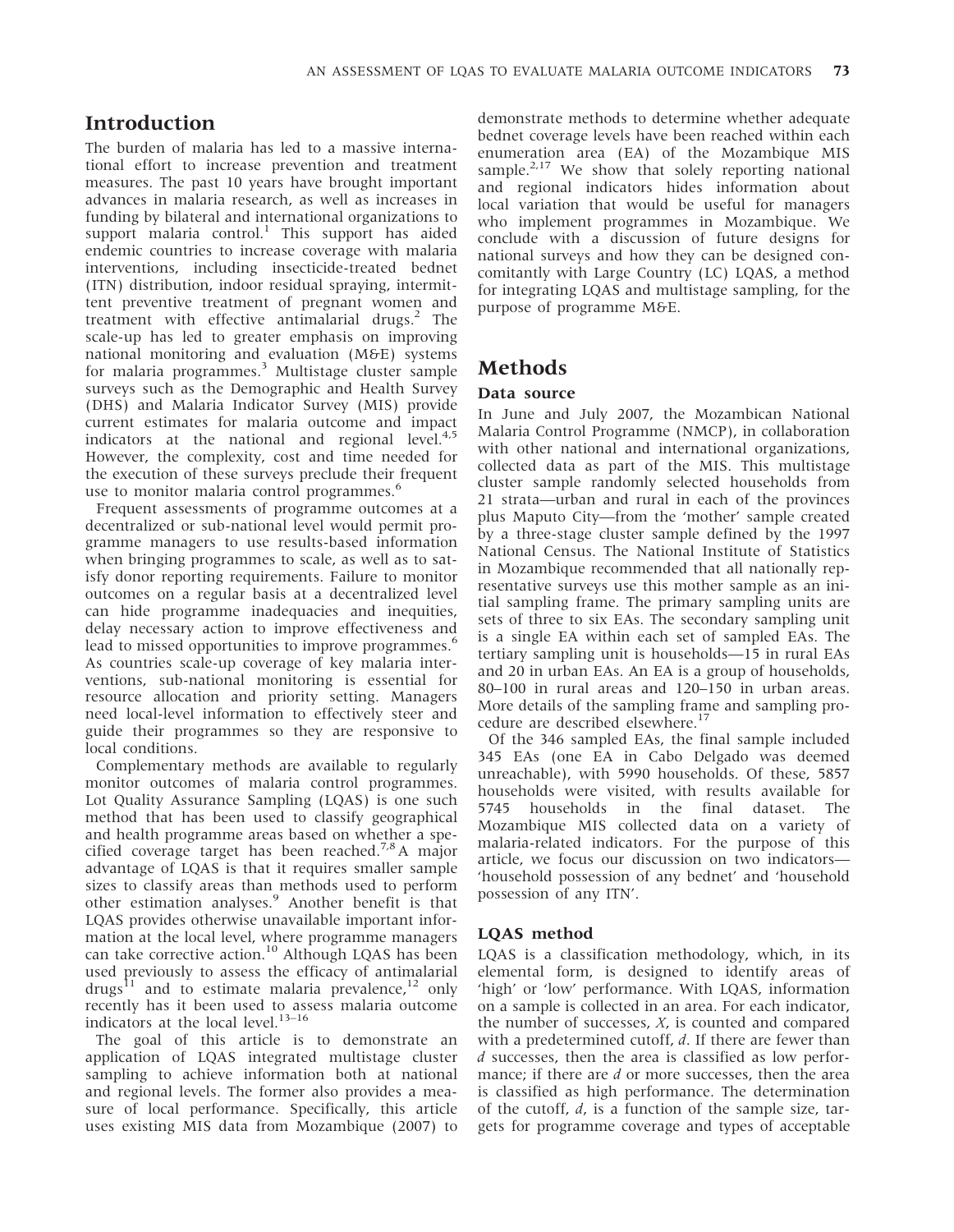misclassification potential at different levels of coverage.7,18–20

For this article, the target coverage for both indicators was 70%, in accordance with the Year-1 target of the Mozambique President's Malaria Initiative for ITN possession.<sup>21</sup> Any area with  $\leq 40\%$  coverage was deemed severely low. The observed sample sizes at the EA level in this particular Mozambique survey vary, resulting in different cutoffs for different areas. We sought decision rules to reduce two forms of misclassification error—the probability of classifying an area with high coverage  $(270%)$  as low, and the probability of classifying an area with low coverage  $( $40\%$ )$  as high with the combined total error being <20%. In other words, for each observed sample size we aimed to find a cutoff, d, which satisfies the following three conditions:

$$
P(X < d \mid n, p_U \ge 70 \%) \le \alpha
$$
\n
$$
P(X \ge d \mid n, p_L \le 40 \%) \le \beta
$$
\n
$$
\alpha + \beta < 0.20.
$$

For example, the urban areas with a target sample of 20 have two decision rules that satisfy the above criteria. For a decision rule of 11,  $P(X < 11 \mid 20, p_U = 70\%) = 0.048$  and  $P(X \ge 11 \mid 20,$  $p_L = 40\% = 0.128$ . For a decision rule of 12,  $P(X < 12 \mid 20, p_U = 70\%) = 0.113$  and  $P(X \ge 12 \mid 20,$  $p_1 = 40\% = 0.057$ . In this case, we chose a decision rule of 12, since it results in the lowest overall error rate.

Appendix 1 provides more detail on the calculation of LQAS decision rules, including the decision rules (Table A1) for the observed sample sizes used in this article. Some of the collected sample sizes in the 2007

Mozambique MIS are too small to satisfy the above criteria. In such cases, we select a decision rule that minimizes the overall error. For example, in rural areas with a target sample of 15, we used 9 as the decision rule since this minimizes the overall classification area. In the 'Discussion' section, we present recommendations to ensure adequate sample sizes for LQAS classifications in future surveys.

#### Results

Table 1 displays the provincial and national results for the two indicators, household possession of any bednet and household possession of any ITN, as reported in the Mozambique MIS report. As seen in the second column of the table, no province in Mozambique achieved the 70% target for bednet coverage. Sofala province and Maputo Cidade reported the highest coverage at 50%. Maputo and Tete provinces had the lowest bednet coverage of  $\sim$ 30%. Overall, the results for ITN coverage were much lower across all provinces, from 6 to 37%. This 48–80% decline from bednet coverage to ITN coverage indicates a gap in net retreatment or in the population obtaining already treated nets. Manica provides one exception to this trend, with only an 18% difference in coverage between the two indicators.

To better understand the local variability in performance, we applied LQAS decision rules to the data from each EA. For example, bednet coverage in Manica province is estimated at 45%; however, we do not know whether any sub-provincial areas have more severe inadequacy in coverage compared with others. For illustration, we applied LQAS

Table 1 Provincial and national coverage estimates for MIS cluster-samples and LQAS result summaries for household possession of any bednet or ITN for a 70% coverage target: Mozambique, 2007

|                 |                        | Any Bednet in HH                                  | Any ITN in HH          |                                                          |  |
|-----------------|------------------------|---------------------------------------------------|------------------------|----------------------------------------------------------|--|
| Province        | Coverage<br>proportion | EAs classified<br>as high coverage<br>(total EAs) | Coverage<br>proportion | <b>EAs classified</b><br>as high coverage<br>(total EAs) |  |
| Niassa          | 0.422                  | 10(34)                                            | 0.177                  | 0(34)                                                    |  |
| Cabo Delgado    | 0.378                  | 8(33)                                             | 0.196                  | 2(33)                                                    |  |
| Nampula         | 0.329                  | 3(36)                                             | 0.087                  | 0(36)                                                    |  |
| Zambezia        | 0.365                  | 5(36)                                             | 0.178                  | 0(36)                                                    |  |
| Tete            | 0.317                  | 7(34)                                             | 0.119                  | 0(34)                                                    |  |
| Manica          | 0.448                  | 10(28)                                            | 0.369                  | 3(28)                                                    |  |
| Sofala          | 0.504                  | 16(34)                                            | 0.217                  | 1(34)                                                    |  |
| Inhambane       | 0.323                  | 7(34)                                             | 0.112                  | 0(34)                                                    |  |
| Gaza            | 0.373                  | 6(24)                                             | 0.133                  | 0(24)                                                    |  |
| Maputo province | 0.297                  | 2(32)                                             | 0.057                  | 0(32)                                                    |  |
| Maputo Cidade   | 0.486                  | 5(20)                                             | 0.102                  | 0(20)                                                    |  |
| National        | 0.375                  | 79 (345)                                          | 0.158                  | 6(345)                                                   |  |

HH, household.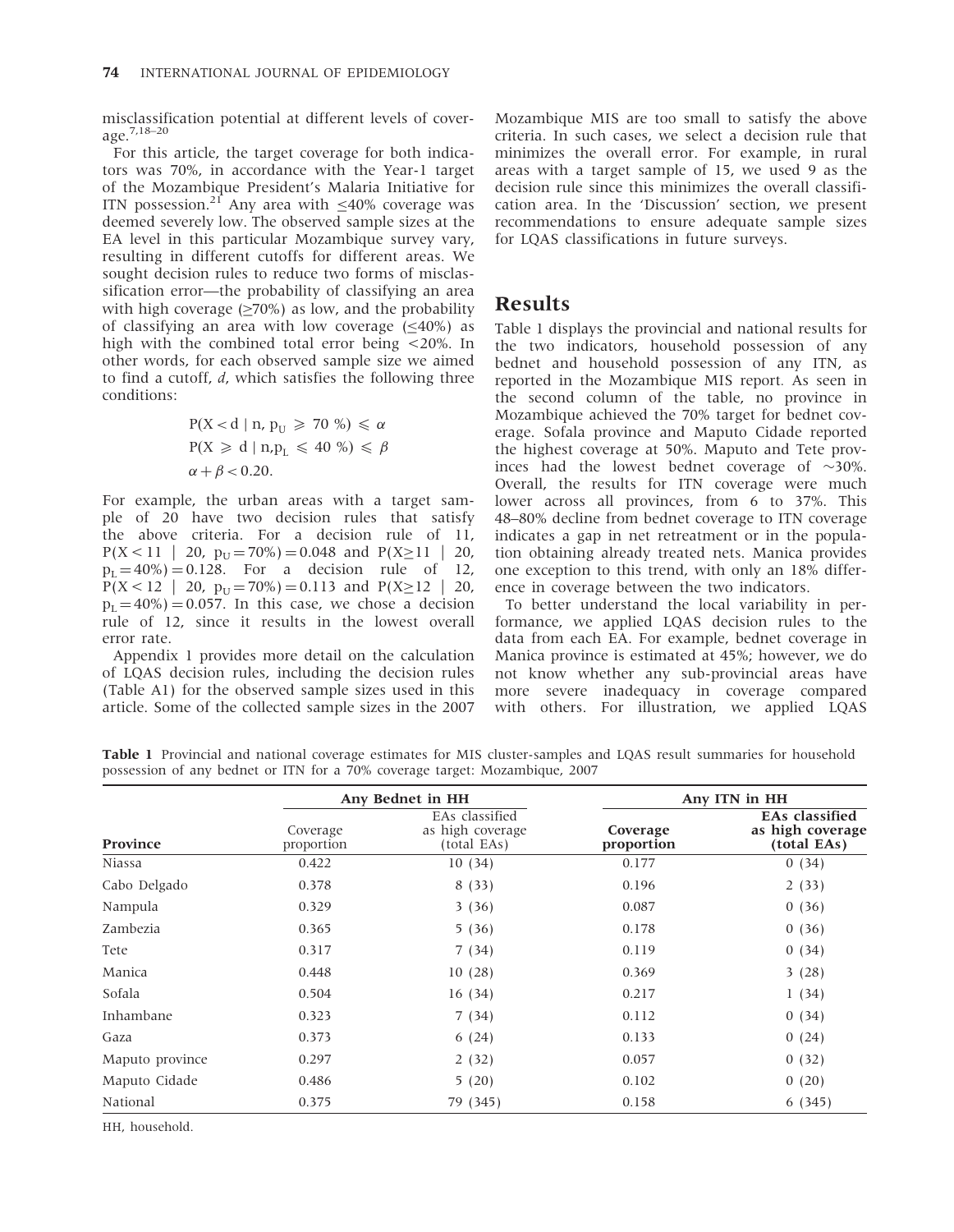| EA    |              | <b>Decision</b> |                         | Any bednet<br>in HH |                  | Any ITN<br>in HH |  |  |
|-------|--------------|-----------------|-------------------------|---------------------|------------------|------------------|--|--|
| ID    | <b>Total</b> | rule            | Yes                     | <b>LQAS</b>         | Yes              | <b>LQAS</b>      |  |  |
| 175   | 18           | 10              | 8                       | Low                 | 8                | Low              |  |  |
| 176   | 20           | 12              | 14                      | High                | 11               | Low              |  |  |
| 177   | 20           | 12              | 9                       | Low                 | 8                | Low              |  |  |
| 178   | 20           | 12              | 12                      | High                | 10               | Low              |  |  |
| 179   | 19           | 11              | 11                      | High                | 8                | Low              |  |  |
| 180   | 20           | 12              | 10                      | Low                 | 8                | Low              |  |  |
| 181   | 17           | 10              | 15                      | High                | 11               | High             |  |  |
| 182   | 20           | 12              | 14                      | High                | 9                | Low              |  |  |
| 183   | 20           | 12              | 5                       | Low                 | $\overline{4}$   | Low              |  |  |
| 184   | 20           | 12              | 12                      | High                | 10               | Low              |  |  |
| 185   | 21           | 12              | 14                      | High                | 11               | Low              |  |  |
| 186   | 20           | 12              | 10                      | Low                 | 8                | Low              |  |  |
| 187   | 20           | 12              | 13                      | High                | 7                | Low              |  |  |
| 188   | 16           | 9               | 7                       | Low                 | 6                | Low              |  |  |
| 189   | 14           | 8               | 8                       | High                | 8                | High             |  |  |
| 190   | 15           | 9               | 7                       | Low                 | 6                | Low              |  |  |
| 191   | 15           | 9               | 7                       | Low                 | $\overline{4}$   | Low              |  |  |
| 192   | 15           | 9               | 7                       | Low                 | 7                | Low              |  |  |
| 193   | 15           | 9               | $\overline{2}$          | Low                 | $\overline{2}$   | Low              |  |  |
| 194   | 15           | 9               | $\overline{\mathbf{3}}$ | Low                 | 3                | Low              |  |  |
| 195   | 15           | 9               | 8                       | Low                 | 5                | Low              |  |  |
| 196   | 15           | 9               | $\mathbf{l}$            | Low                 | $\boldsymbol{0}$ | Low              |  |  |
| 197   | 15           | 9               | 8                       | Low                 | 8                | Low              |  |  |
| 198   | 15           | 9               | 7                       | Low                 | 7                | Low              |  |  |
| 199   | 15           | 9               | $\mathbf{l}$            | Low                 | $\boldsymbol{0}$ | Low              |  |  |
| 200   | 15           | 9               | 6                       | Low                 | 5                | Low              |  |  |
| 201   | 15           | 9               | 5                       | Low                 | 4                | Low              |  |  |
| 202   | 15           | 9               | 11                      | High                | 9                | High             |  |  |
| Total | 480          |                 | 235                     | 10 high             | 187              | 3 high           |  |  |

Table 2 LQAS results for household possession of nets in Manica province, Mozambique, 2007<sup>a</sup>

<sup>a</sup>Decision rules set for minimizing  $\alpha + \beta$ , 70% coverage target. HH, household.

classification rules to each EA in Manica province (Table 2, with decision rules taken from the Appendix 1). Based on these classifications, 10 EAs were classified as reaching the coverage target. The remaining 18 EAs are classified as severely below the coverage target. Similarly, although the 37% average coverage of ITNs in Manica falls short of the target, there is important local-level variability. With LQAS, we identified 3 of the 28 areas as having reached the coverage target.

Table 1 summarizes the results of the same classifications applied to the other provinces and Maputo city. Although the highest provincial coverage

estimate is just above 50% for the indicator 'household possession of any bednet', all of the provinces contain several EAs classified with adequate coverage. In Sofala province, nearly half of the EAs (16 of 34) are classified as high, versus <10% in Maputo province (2 out of 32). For ITN coverage the pattern is different. Manica province has the highest percent (11%, or 3 out of 28) of areas classified as high for ITN coverage. Every other province falls <10%, and eight provinces do not display any areas with high coverage.

#### Discussion

To illustrate the effective use of LQAS to assess performance on malaria outcome indicators based on data collected as part of the MIS, we applied this method to an existing dataset to show that one can assess sub-national performance. Analysing MIS data from Mozambique (2007) with the LQAS method, we determine which EAs of the MIS sample are performing adequately based on 70% bednet and ITN coverage targets. We find variation in the performance of EAs that is masked by a single point estimate for the province. Because of the limited resources available to the Ministry of Health for malaria prevention, this information on local-level performance could be used to target areas with severely inadequate coverage for intensive interventions. For example, based on the LQAS classifications, we identified the 266 of the 345 lowest performing EAs. This result suggests that substantial behaviour change and communication interventions may be required to promote the use of bednets, or more intensive distribution campaigns may be needed. Classifying an area on multiple indicators refines the analysis and suggests types of interventions needed. Of the 79 EAs classified as high with respect to bednet ownership, 73 of them were classified as low with respect to ITN ownership. These areas that exhibit high bednet ownership but low ITN ownership could be targeted for specialized interventions, such as those focusing on ITN impregnation and retreatment, or distribution of long-lasting insecticide-impregnated nets (LLIN). The LQAS classification did not isolate many areas in the high category for the ITN coverage indicator because the performance in all provinces for this indicator was quite low. However, as malaria programmes strengthen and go to scale, more areas will achieve this standard, increasing the utility of LQAS to identify and focus programmes on priority actions.

Beyond this specific application, this article illustrates the feasibility of incorporating LQAS into multistage cluster sample surveys by emulating an LQAS analysis of local-level data collected for a Mozambican MIS. Previous implementation of LQAS for local programme monitoring has demonstrated that this tool can be used frequently, rapidly and cost-effectively to provide information for allocating resources.7,9,11,22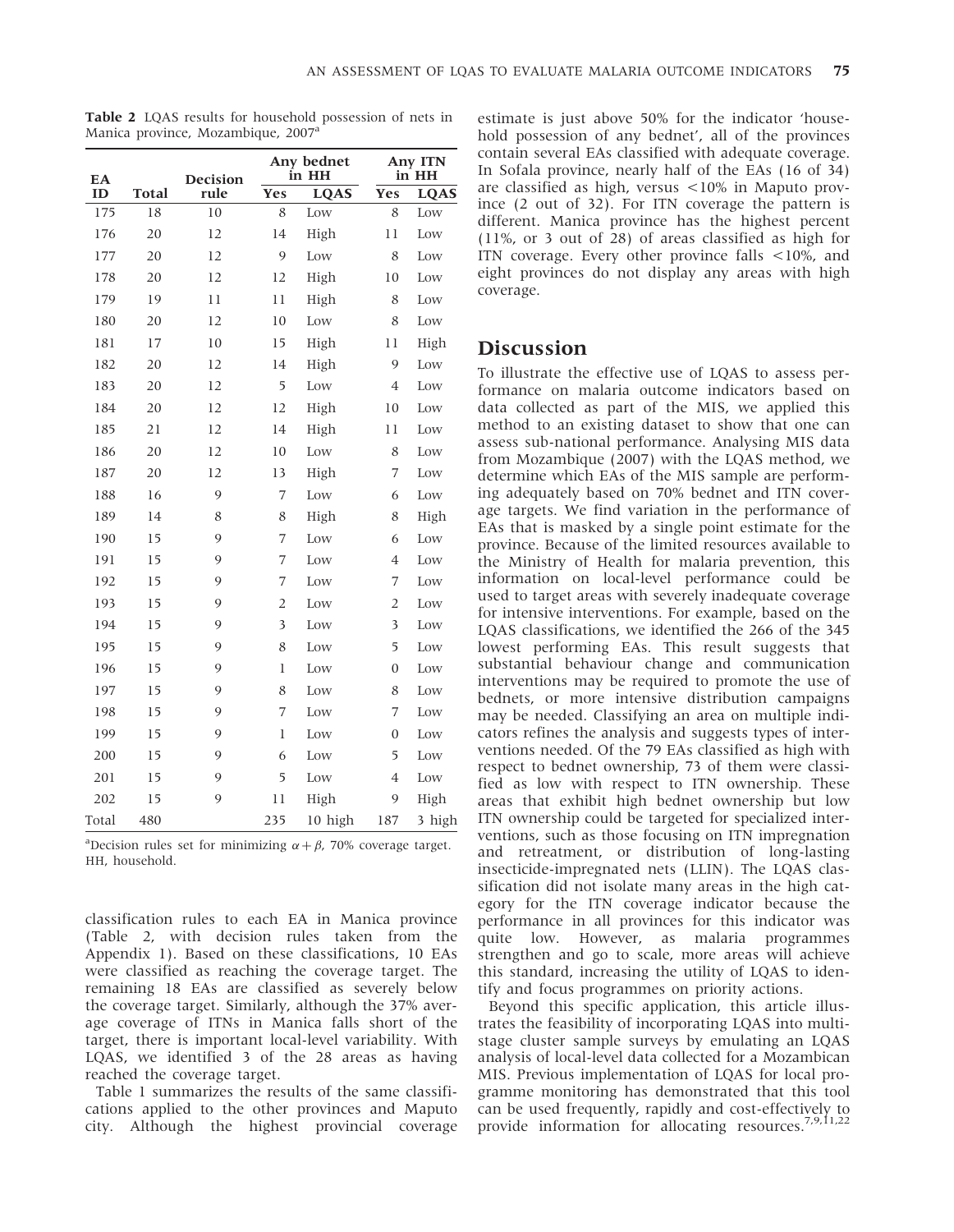Since LQAS is used primarily to classify areas as 'high' or 'low' (rather than estimating the exact proportion of the population covered for each local area), the method does not require large samples to maintain excellent accuracy and its results lead directly to public health action. Additionally, the simplicity of the LQAS tool empowers local programme managers to implement the classification schemes with little additional training. These favourable attributes encourage the use of LQAS for local malaria programme M&E. Despite these benefits, to our knowledge, most examples of LQAS applications only aggregate LQAS data if information is collected in 'all' lots or areas. Such aggregation is also feasible when a sample of the lots is selected, so long as they are sampled in a probabilistic way.<sup>23</sup> Recent M&E activities have created precedent for taking samples of lots rather than requiring that all be sampled.<sup>23-25</sup>

Although the regional and national point estimates reported in the Mozambique MIS are extremely valuable for country level and international planning and monitoring, the report does not provide means to assess the variability among the EAs by reporting design effects or confidence intervals.<sup>17</sup> Failure to report these measures of variability is a common lapse in final reports from many large surveys. Application of LQAS classifications to the data collected in multistage surveys provides a means for understanding the level of local variation around regional estimates. Furthermore, these classifications not only link directly to action, so that managers realize when substantial variability exists and can strategize effective and localized responses, but they can also be combined, as shown, to provide the same national- and regional-level information provided by the multistage surveys.

Since this analysis was conducted using a pre-existing dataset, certain limitations are inherent in our study. For example, EAs included in the MIS sample were not aligned with specific health districts in Mozambique, and, therefore, the local-level results may not directly relate to operations because the results do not correspond to a specific local manager's supervision area. Although the EA may represent a village within a supervision area, and may be akin to a sentinel site, the results do not reflect the performance of the entire supervision area as a whole. However, this is a solvable problem and suggests how future MIS and other macro surveys can be designed to more effectively inform about district or sub-district variation. Furthermore, the target sample size in the rural areas (15 households per EA) was too small to select decision rules with a total classification  $error < 0.20$ 

In the future, all these limitations can be addressed in the design, such as described by the Large Country Lot Quality Assurance Sampling (LCLQAS) protocol.<sup>23</sup> Specifically, implementation of multistage cluster

sampling and LQAS should consider the following in the design: first, the clusters (or EA) should be aligned with programmatically relevant supervision areas. This ensures that recommended responses based on the LQAS classifications link directly to a programme area. Secondly, the within-cluster (or EA) sample sizes should be fixed across clusters, which allows for one set of decision rules to ease training of programme managers in applying LQAS to their supervision areas. Thirdly, these fixed sample sizes must be large enough to meet the constraints for determining the decision rules—for example, we were unable to meet our target of overall classification error <20% for sample sizes less than 17. A sample size of 19 at the EA level is sufficient to maintain the error level <20% when looking at a 30% difference in programme performance  $(p_U$  $p_l = 0.30$ ; a smaller difference or smaller error rate requires a larger sample size.

Clearly, the design of the Mozambique MIS did not sample all EAs, and, as a result, we only have information on 345 EAs. Therefore, not all areas can be classified and prioritized for intervention according to their classification. Methods of intervention in these areas without data are too numerous to cover here. Ultimately, programmes should aim to implement these surveys on an ongoing, rolling basis, so that each area has an opportunity for a localized assessment, strengthening programme response.

# Conclusion

Frequent and routine M&E of malaria programmes empowers managers and increases the programme's responsiveness and effectiveness. One long-term solution is to use the LQAS methodology as the cornerstone of an ongoing national malaria programme M&E system, as is currently proposed for Nigeria.<sup>1,26</sup> By collecting LQAS samples routinely in all or a random selection of health programme areas, we can classify local areas to prioritize an appropriate public health response. This solution requires an initial investment in designing macro surveys so that their information contributes to the needs of local managers and training local programme managers in data collection and LQAS analysis, but results in a sustainable M&E system that encourages data-driven decisions at decentralized levels. Furthermore, aggregation of the LQAS data only requires random sampling at all levels and knowledge of the individual probability of being sampled so that the appropriate weights can be applied when calculating the point estimate and variance estimate.<sup>27</sup> Since individuals are sampled randomly within clusters when using LQAS, then standard cluster sampling principles are applicable when reporting regional and national indicators so long as the clusters are randomly chosen. Although many countries and programmes do not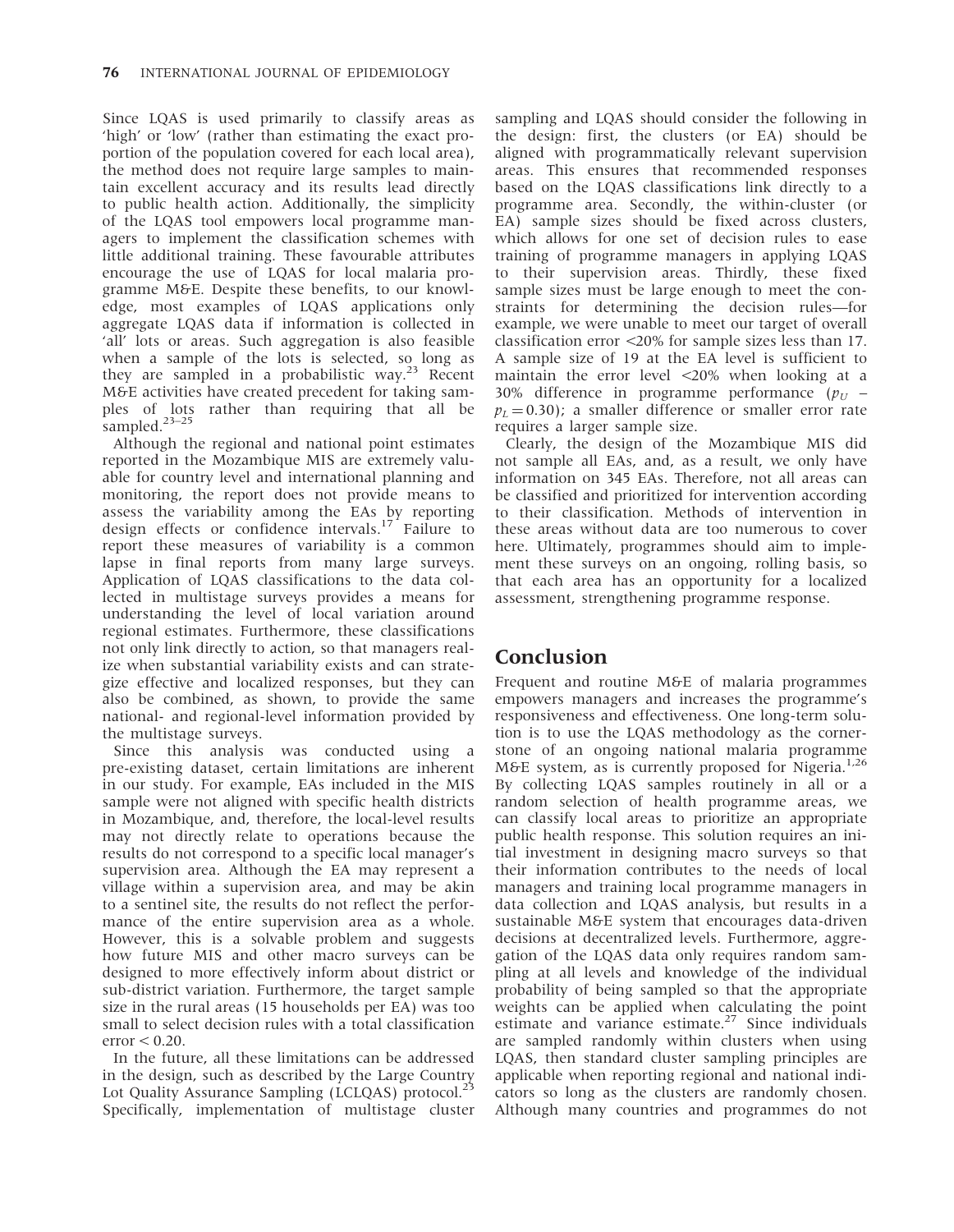have the resources to implement large-scale MIS-type surveys on a regular basis, reliable estimates with reasonable levels of accuracy may be feasible in the interim by integrating LQAS into routine activities in fewer clusters.<sup>28</sup> This allows for continuous monitoring of malaria programmes, both locally and regionally, and for priorities and interventions to be adjusted in a systematic way.

In addition to providing aggregate measures at the regional and national levels, LQAS also empowers malaria-control programme managers interested in tracking coverage at a local level to improve their service-delivery strategies and tactics. As more countries aim to control malaria by scaling-up coverage, it becomes necessary to offer alternatives to the conventional national-level surveys that provide a single set of indicators for a province/country and neither present differences across local levels nor frequent or timely measures. LQAS, either integrated with national surveys or as a backbone of a malaria M&E system, is a suitable method to determine the impact and needs of programmes in smaller geographic areas.

#### Acknowledgements

The authors thank the Mozambique Ministry of Health and National Malaria Control Programme for granting access to the MIS dataset. Additionally, they acknowledge the assistance provided by Juliette Morgan from Center for Disease Control and Prevention (CDC)-Mozambique. The authors also appreciate the assistance and comments provided by Drs Marcia Castro and Robert D Newman.

## Funding

The Mozambique MIS was funded by the President's Malaria Initiative. National Institutes of Health Grants T32 AI007358 and R01 EB006195 to M.P. and B.H.; and ExxonMobil to the Malaria Implementation Resource Team of the World Bank, which supported J.V.

Conflict of interest: None declared.

#### KEY MESSAGES

- Incorporating LQAS into multistage cluster sample surveys provides 'additional' information that supports local programme management as well as the usual macro-level results reported for malaria indicators.
- The following considerations facilitate the integration of LQAS and multistage cluster sample surveys:
	- Fixed sample size at the cluster level, to allow uniform training of programme managers in applying LQAS decision rules to interpret survey data.
	- Large enough sample sizes at the cluster level to control for LQAS classification errors.
	- Delineation of cluster boundaries to match programme areas, to ensure LQAS classification actions link directly to a specific programme implementation area.

### References

- $<sup>1</sup>$  The World Bank. The World Bank Global Strategy and Booster</sup> Program. Washington, DC: The World Bank, 2005.
- <sup>2</sup> Berman J, Alilio M, White N. Defining and defeating the intolerable burden of malaria III. Progress and perspectives. Am J Trop Med Hyg  $2007;77(6 \text{ Suppl})$ :6.
- <sup>3</sup> Nahlen B. Roll Back Malaria Monitoring and Evaluation Reference Group: 12nd RBM Partnership Board Meeting. Geneva: Roll Back Malari, 2007.
- <sup>4</sup> Cibulskis RE, Bell D, Christophel EM et al. Estimating trends in the burden of malaria at country level.  $Am\bar{J}$ Trop Med Hyg 2007;77(6 Suppl):133–37.
- <sup>5</sup> Nahlen BL, Low-Beer D. Building to collective impact: the Global Fund support for measuring reduction in the burden of malaria. Am J Trop Med Hyg 2007;77(6 Suppl):321–27.
- <sup>6</sup> MEASURE Evaluation. Annual Monitoring of<br>Health Outcome Indicators. Chapel Hill: MEASURE Health Outcome Indicators. Evaluation, 2006.
- <sup>7</sup> Valadez JJ. Assessing Child Survival Programs in Developing Countries: Testing Lot Quality Assurance Sampling. Cambridge: Harvard University Press, 1991.
- <sup>8</sup> Valadez JJ, Devkota BR. Decentralized Supervision of Community Health Program Using LQAS in Two Districts of Southern Nepal. In: Rhode J, Wyon J (eds). Community-Based Health Care: Lessons from Bangladesh to Boston. Boston: Management Sciences for Health, 2002.
- <sup>9</sup> Robertson SE, Anker M, Roisin AJ, Macklai N, Engstrom K. The lot quality technique: a global review of applications in the assessment of health services and diseases surveillance. World Health Stat Quarterly 1997;50: 199–209.
- Valadez JJ, Hage J, Vargas W. Understanding the relationship of maternal health behaviour change and intervention strategies in a Nicaraguan NGO Network. Soc Sci Med 2005;61:1356-68.
- <sup>11</sup> Robertson SE, Valadez JJ. Global review of health care surveys using lot quality assurance sampling (LQAS), 1984–2004. Soc Sci Med 2006;63:1648–60.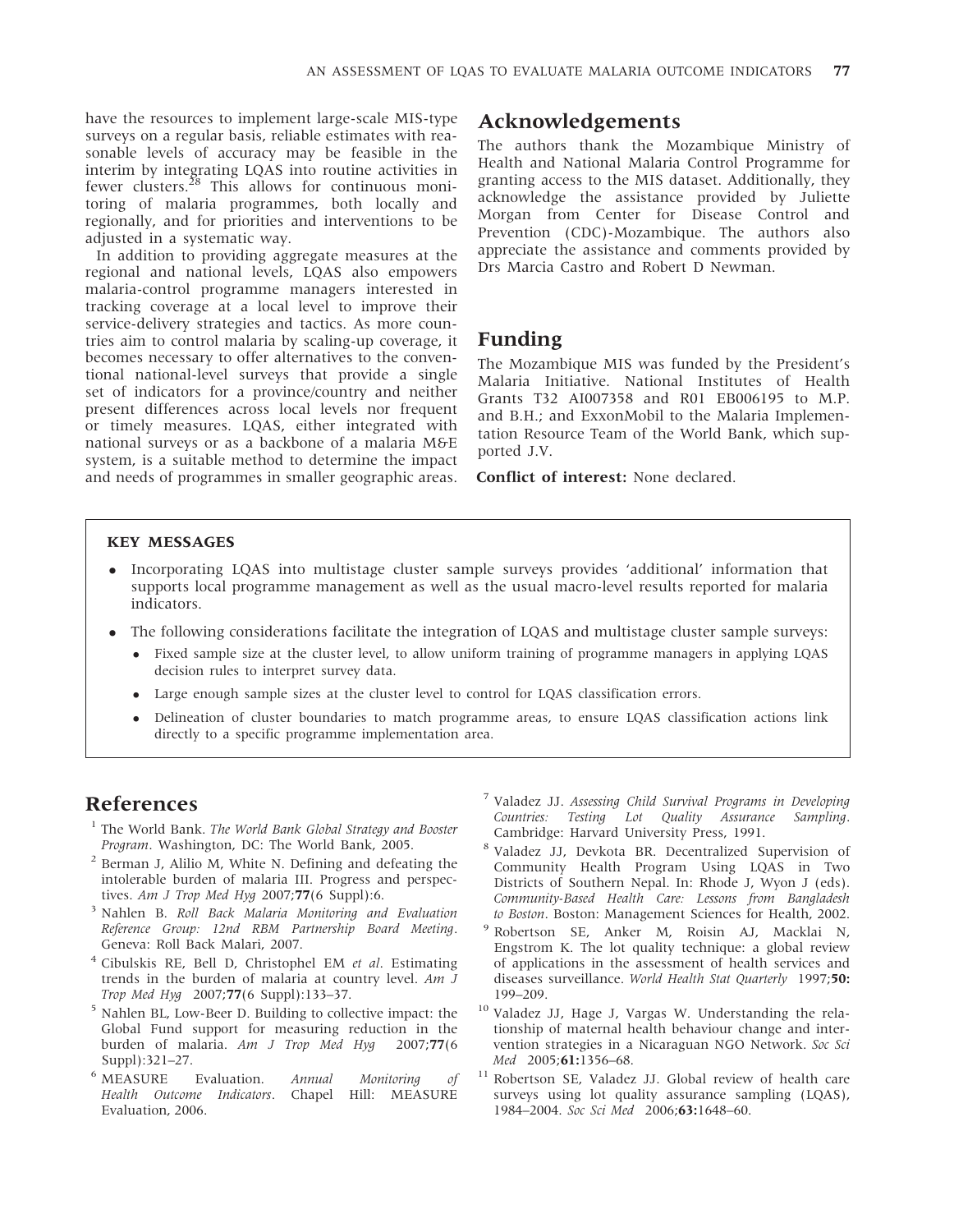- <sup>12</sup> Rabarijaona L, Rakotomanana F, Ranaivo L et al. Validity of lot quality assurance sampling to optimize falciparum malaria surveys in low-transmission areas. Trans the Royal Soc Trop Med Hygiene 2001;95:266-69.
- <sup>13</sup> Okoh F, Siddiqi M, Olives C, Valadez JJ. Nigeria LQAS Baseline Household Survey. Buja: National Malaria Control Program, 2006.
- <sup>14</sup> Ministry of Health of Eritrea. LQAS Survey Report Hamset I Program. Asmara: Ministry of Health, 2008.
- <sup>15</sup> Dias A, Pinto A, Weiss B, Costa MJ. Inquérito LQAS Pós Campanha "Viva a Vida com Saúde": Relatório Final. Luanda, 2006.
- <sup>16</sup> Laly R, Valadez J, Gbangbade S, Vargas W. Evaluation (par la méthode LQAS) de la campagne intégrée d'octobre 2007 de distribution des MIILD, de l'Albendazole et de la vitamine A aux enfants de moins de cinq ans et du niveau de quelques indicateurs de suivi de la lutte contre le paludisme Benin: Direction Nationale De La Protection Sanitaire Programme National De Lutte Contre Le Paludisme, 2009.
- <sup>17</sup> Mabunda SMG, Streat E, Nery S, Kilian A. Malaria Indicator Survey, Mozambique. Maputo: National Directorate of Health, 2007.
- <sup>18</sup> Bhuiya A, Hanifi S, Roy N, Streatfield K. Performance of the lot quality assurance sampling method compared to surveillance for identifying inadequately performing areas in Matlab, Bangladesh. J Health Pop Nutr 2007; 25:37–46.
- <sup>19</sup> CDC. Proposed Methods to Monitor Outcomes in Malaria Control Programs. Atlanta: Centers for Disease Control and Prevention (CDC), 2007.
- <sup>20</sup> Dodge HF, Romig HG. Sampling inspection tables. Single and Double Sampling, 2nd edn. New York: John Wiley, 1959.
- <sup>21</sup> President's Malaria Initiative Mozambique. Mozambique Malaria Operational Plan—FY08. Atlanta: Centers for Disease Control and Prevention (CDC), 2007.
- <sup>22</sup> Sivasankaran S, Manickam P, Ramakrishnan R, Hutin Y, Gupte M. Estimation of measles vaccination coverage using the lot quality assurance sampling (LQAS) method: Tamilnadu, India, 2002–03. Mor Mort Weekly Rep 2006;55(1 Suppl):16–19.
- <sup>23</sup> Hedt B, Olives C, Pagano M, Valadez JJ. Large Country-Lot Quality Assurance Sampling: A New Method for Rapid Monitoring and Evaluation of Health, Nutrition, and Population Programs at Sub-National Levels. Health, Nutrition, and Population Series: The World Bank, 2008.
- <sup>24</sup> Republic of Benin. Malaria Control Support Project. The World Bank Project Appraisal Document, 2006.
- <sup>25</sup> State of Eritrea. Eritrea HIV/AIDS/STI, TB, Malaria and Reproductive Health Project (HAMSET II). Amara: The World Bank Project Appraisal Document, 2005.
- <sup>26</sup> Federal Republic of Nigeria. Malaria Control Booster Project. Abuja: The World Bank, 2006.
- <sup>27</sup> Lohr SL. Sampling: Design and Analysis. Pacific Grove, CA: Duxbury Press, 1999.
- $28$  Biedron C, Pagano M, Hedt B et al. Lot Quality Assurance Sampling (LQAS) and the Mozambique Malaria Indicator Surveys. BePress. Available at<http://www.bepress.com/> harvardbiostat/paper108/. (02 November, 09 date last accessed).

## Appendix 1

#### LQAS technical details

The simplest form of LQAS classifies an area into two categories, for the purposes of this article, 'high' and 'low'. The sample of size  $n$  is collected in an area, called a 'lot'. The number of successes,  $X$ , is counted and compared with a decision rule, d. If fewer than d successes in an area are observed, then the area is classified as 'low'. If d or more successes are observed, then the area is classified as 'high'.

For a fixed  $n$ , the decision rule is determined by the following.

- (i) The coverage level,  $p_{U}$ , where an area should be classified as high.
- (ii) The coverage level,  $p_L$ , where an area should be classified as low.
- (iii) The amount of error,  $\alpha$ , allowed for misclassifying an area with  $p_U$  coverage as low. (In some applications, this error is also called the provider risk—the probability that a high-performing area will be identified as low performing, and as a result receive additional resources.)
- (iv) The amount of error,  $\beta$ , allowed for misclassifying an area with  $p_L$  coverage as high. (In some applications, this error is also called the consumer risk—the probability that a low-performing area will be identified as high performing, and as a result not receive additional resources.)

These values are set by the programme managers, based on subject knowledge and programme goals. For example, programmes with greater resources can increase  $p_L$  to increase the definition of a low area, or decrease the acceptable level of  $\beta$ , to decrease consumer risk. Any of these parameters can be changed to meet programme monitoring needs, but the decision rule will change as a result. Furthermore, the sample size may not be sufficient to meet all constraints, and, in such cases, should be increased if needed.

For the Mozambique example, discussed in this article, we set the upper coverage level to 70%,  $p_U = 0.70$ , based on national programme targets. The lower coverage level,  $p_L$ , was set to 40% to identify areas with severely inadequate coverage. Ideally, we wanted to control overall error,  $\alpha + \beta$ , to <20%. However, since we were not able to control sample size in this exercise, we chose decision rules that minimize the overall error rates (Table A1).

The middle columns in the table below present the decision rules (with associated errors) used for the article for the observed sample sizes. For the purpose of transparency and clarity, we have also summarized the associated error if the next smallest or next largest decision rule had been used.